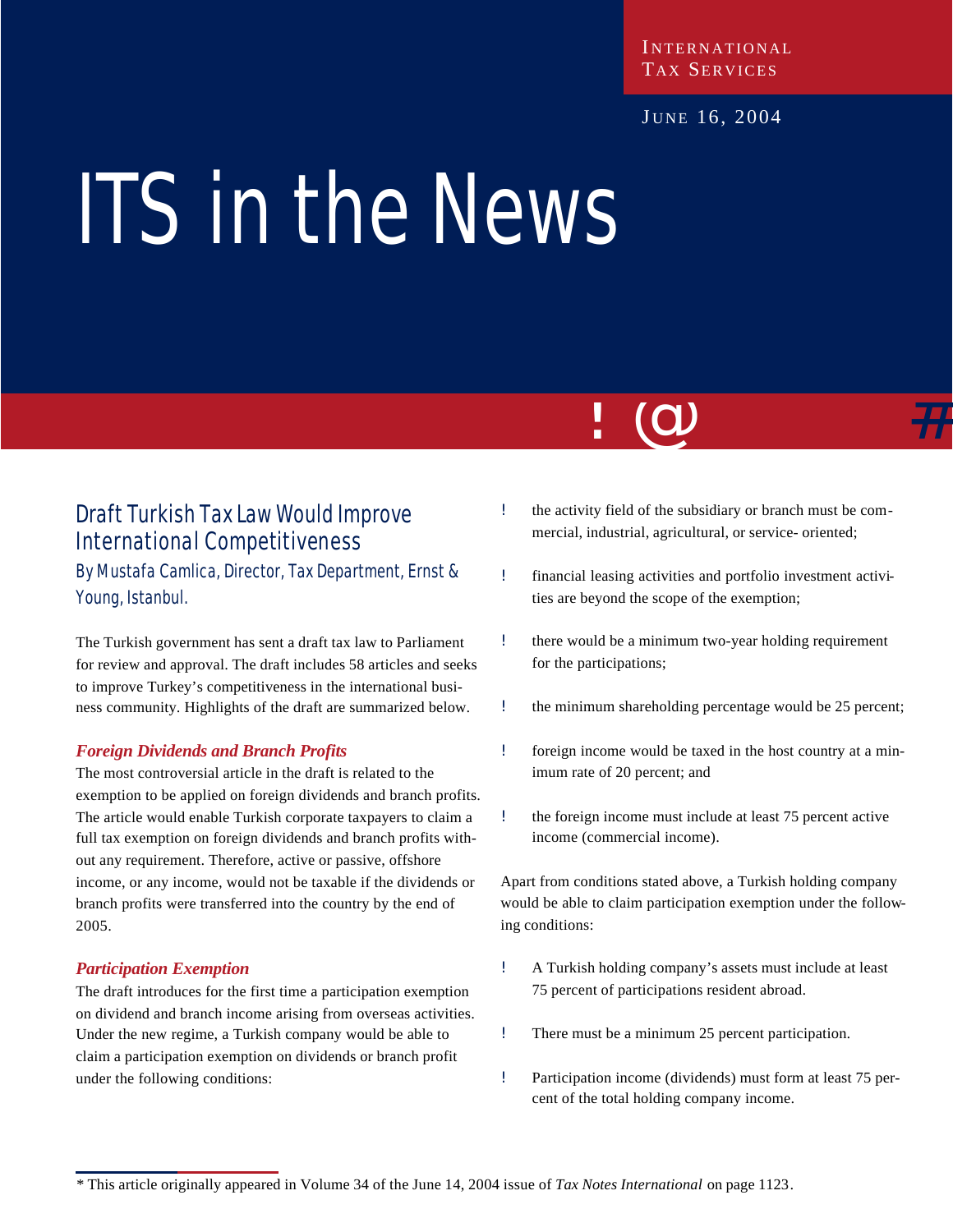- ! Foreign income would be subject to corporate tax at a minimum rate of 20 percent. If the host country tax is between 19.99 and 15 percent, the exemption would be applied on 50 percent of the income. If the rate is between 14.99 and 10 percent, the exemption part of the income would be onethird of the total income.
- ! The dividends distributed by qualified Turkish holding companies would be subject to 5 percent dividend withholding tax, including dividends remitted to shareholders resident in tax havens. The new holding regime targets multinationals operating in the Balkans, Central Asia, and the Middle East, where Turkey has significant economic advantages.

Under the draft a Turkish holding company would offer a full tax advantage plus a very low 5 percent withholding tax on dividends to be remitted anywhere.

#### *Special Tax Incentives*

The government has withdrawn the tax holiday application from the draft. Instead, an increased investment allowance (normally 40 percent) would be introduced for special investments. Under the draft, the investments exceeding TRL 50 trillion (approximately US \$ 33 million) would be able to claim an increased investment allowance rate up to 80 percent. For agricultural investments, the minimum investment amount to be considered would be one-quarter of the original number (around US \$ 8 million).

Under the new incentive regime, the taxpayer would be able to deduct 1.8 times the total investment from the tax base, and 0.8 times the total investment would be deductible immediately upon the realization of the investment (cash basis).

#### *Mining Activities*

Under the draft, deliveries and services made to the precious metal (gold, silver, and platinum) mining enterprises would be exempt from VAT. The exemption would decrease the cost of those enterprises by 18 percent.

#### *Research and Development Incentives*

R&D expenses would be deductible at 1.4 times the original expense amount under the draft.

#### *Exemption for Education Enterprises*

The draft would allow a five-year tax holiday for education enterprises. The exemption would help remedy Turkey's education problem for the younger population, as Turkey has a large young population and only a 1 to 2 percent education budget.

#### *Tax Amnesty for Irregularity Penalties*

The draft would allow for a limited tax amnesty for taxpayers that were subject to the penalties related to the documentation (invoice) rules. These penalties vary from forced closing of the business place for a period of time to imposed fines. Under the draft all the penalties would be removed for past offenses.

#### *Bookkeeping in Foreign Currency*

The draft includes a dramatic change under which the taxpayers whose shareholders (minimum 40 percent holding) or owners are nonresidents would be allowed to keep their legal books in foreign currency on the condition that the capital of the enterprise is at least US \$ 100 million. Permission must be granted by a government decree. The taxpayers permitted to use this application must declare their tax base in accordance with foreign currency bookkeeping financial results. Therefore, there would be no inflation adjustment for those taxpayers, which would be the case for books kept in Turkish lira.

#### *Internet Tax Return Filings*

Under the draft taxpayers would be able to file their tax returns through the Ministry of Finance Web site.